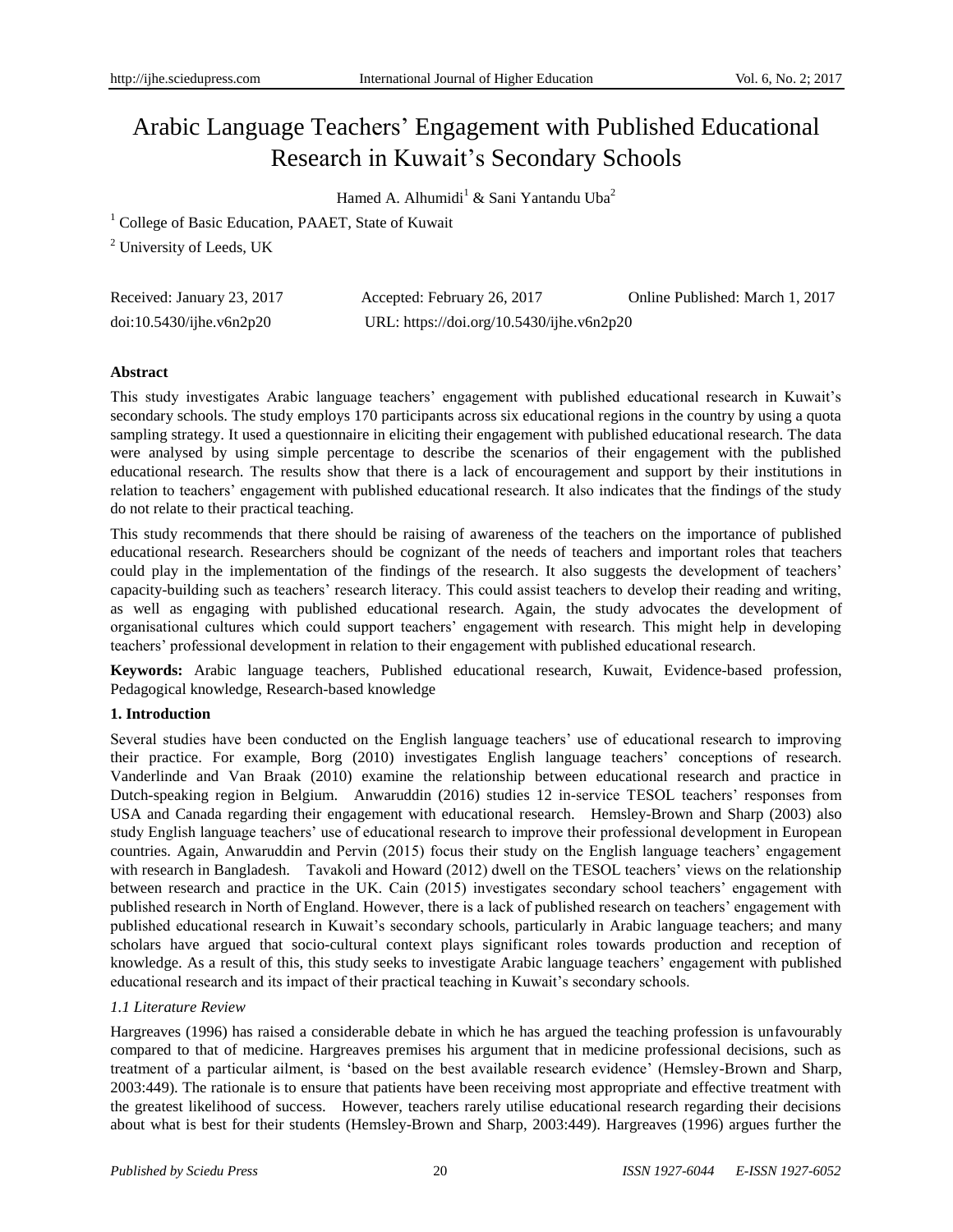teaching profession should become 'an evidence-based profession if educational researchers were made more accountable'. Hemsley-Brown and Sharp (2003:449) have argued further that 'this could be achieved through a coordinated approach to research', such research would focus on pedagogical implications. For Borg (2010: 410) 'teachers should be critical consumers of educational research, using it to inform their instructional decisions'.

However, many scholars have argued that there is a gap between educational research and practice in the field of education (Anwaruddin and Pervin, 2015, 2016; Hargreaves, Hemsley-Brown and Sharp, 2003; Ball, 2012; and Vanderlinde and Van Braak, 2010). According to Anwaruddin and Pervin (2015) the gap is divided into three. The first group is of the view that researchers fail to attend to the needs of educational practitioners. Again, they also blame the researchers for constructing research questions, as well as designing research methodology without due consultation with practitioners; and in many instances research findings are 'inaccessible' to the practitioners. The second group believes that teachers are not using research-based knowledge to improve their practice (Hargreaves, 1996). The third group blames the organisational culture of the school, which lacks organisational culture that might support the use of research knowledge, which could be the main obstacle for teachers to access and utilise research (Anwaruddin and Pervin, 2015: McIntyre, 2005; Broekkamp and Van Hout-Wolters, 2007).

Cain (2015) posits that there are a number of studies which raise several questions on whether published research evidence could inform educational practice. He argues further that these questions are classified into seven themes. The first theme is whether the medical model of research evidence-based practice could be applied on educational practice (Biesta, 2007; Hammersley, 1997; and Slavin, 2002). The second theme is whether the methods which are most often cited by enthusiasts are appropriate or sufficient to be used by educational practitioners (Slavin, 2002, 2008; Torgerson and Torgerson, 2001; and Morrison, 2001). The third theme is to do with what could motivate teachers to implement findings from educational research. Is it legislation or financial inducements? Or is it change of agents or opinion leaders are necessary or sufficient? (Cain, 2015; Hemsley-Brown and Sharp, 2003; Bolam, 1994; Nutley, Walter, & Davies, 2003; and Wikeley, 1998). The fourth theme asks question that among the stakeholders of education 'who is best to support the implementation of research findings – researchers, teachers, school leaders or local authorities' (Cain, 2015:490; Hemsley-Brown and Sharp, 2003; and Nutley, et al., 2003). The fifth theme is concerned with the roles play by research producers, as well as users and intermediary organisations (Cain, 2015; Levin, 2013 and Sharples, 2013). The sixth theme is concerned with what kind of activities that can best lead to research-informed practice, such as CPD, action research or other interventions (Cain, 2015; and Nutley, et al., 2003). The final theme is concerned with whether the knowledge of the research findings could in principle, be implemented in practice (Cain, 2015; Biesta, 2007, 2010; and Hammersley, 1997).

Cain (2015) has again claimed that the last theme is the most fundamental importance among the themes on the basis that knowledge of the findings from published research if could not be in principle implemented in practice, the other themes are irrelevant. Many scholars have argued that the last theme, which is based on the research evidence use within the teaching profession has been very scanty (Nelson & O'Beirne, 2014 and Levin, 2013). Levin (2013) states further that:

> There are many works analyzing situations, decrying weaknesses or proposing actions, but not nearly as much careful evidence on how and why research evidence is actually used in practice ... The irony has been noted more than once that the debate over the use of research is itself not well informed by research. (Levin, 2013, p. 4).

This foregrounds the claim that there is a lack of substantial research on whether the knowledge of the research findings could in principle, be implemented in practice as I have noted above.

#### 1.1.1 The Gap between Research and Practice

Vanderlinde and Van Braak (2010) have argued that many scholars have raised questions regarding the gap between educational published research and practice for many years. They argue further this gap has been well documented and has also given rise to lively debates among policy makers, researchers, as well as practitioners. They also claim this gap reflects two kinds of contrasting knowledge. On one hand, there is a research-based knowledge, which usually published in scientific journals. On the other hand, there is a pedagogical knowledge, which teachers use in the classroom for their day-to-day teaching (McIntyre, 2005). For Bates (2002) the tension usually arises between teachers and researchers on the premise that teachers ask for new solutions to operational problems, whereas the researchers seek new knowledge.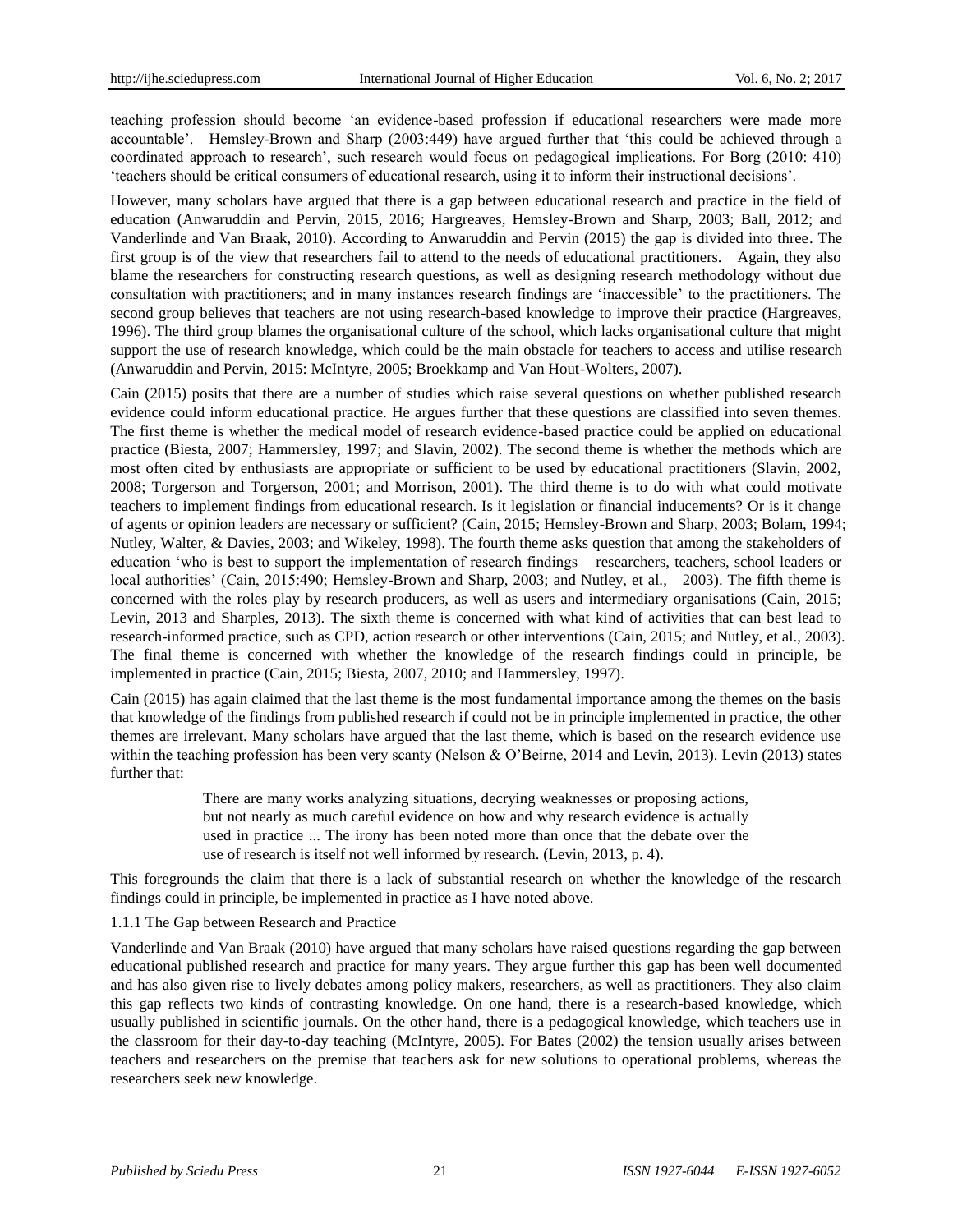Anwaruddin and Pervin (2015) assert that both researchers and practitioners have pondered on the issue of the research-practice gap in education that many have become sceptical about the usefulness of educational research. As Kennedy puts forward four hypotheses on this scepticism:

> (a) The research itself is not sufficiently persuasive or authoritative; the quality of educational studies has not been high enough to provide compelling, unambiguous, or authoritative results to practitioners. (b) The research has not been relevant to practice. It has not been sufficiently practical, it has not addressed teachers' questions, nor has it adequately acknowledged their constraints. (c) Ideas from research have not been accessible to teachers. Findings have not been expressed in ways that are comprehensible to teachers. (d) The education system itself is intractable and unable to change, or it is conversely inherently unstable, overly susceptible to fads, and consequently unable to engage in systematic change. (1997, p. 4)

Anwaruddin and Pervin (2015) note further that these four hypotheses have been further explored by some researchers. For instance, in a study conducted by Hemsley-Brown and Sharp (2003) regarding teachers' use of published educational research for improving pedagogical practices corroborates Kennedy's four hypotheses. One of the findings indicates that 'very few teachers turned to research literature to expand professional knowledge, solve problems or to meet the requirements of their job. Teachers … perceived it (research) to be irrelevant, unhelpful and too theoretical' (Hemsley-Brown and Sharp, 2003: 284). Ball (2012) also acknowledges this gap as she argues educational researchers should not only generate knowledge but should also 'promote the use of research to improve education and serve the public good' (p. 284).

Again, Anwaruddin and Pervin (2015) have argued educational stakeholders have been pondering the question of how teachers learn and develop as professionals. They argue further that Hargreaves and Fullan (1992) provide a three-approach which could address the question in relation to teacher development. The approaches include knowledge and skill development, ecological change, as well as self-understanding. The first approach is concerned with how 'teachers equipped with appropriate knowledge and skills are better able to provide their students with better opportunities to learn' (Anwaruddin and Pervin, 2015: 25). This approach is relevant to this research because our concern is how teachers prepare him/herself with appropriate skills and knowledge that he/she can develop both him/herself and provide students with appropriate learning opportunities.

# 1.1.2 Empirical Studies

This study reviews some of the empirical studies. Borekkamp  $\&$  van Hout-Wolters (2007) investigated the gap between published educational research and practice. They employed 160 educational stakeholders in Amsterdam: 51 educational researchers, 32 policy-makers or managers, 20 trained teachers, 19 teachers, 12 students of educational science, 5 designers of teaching materials, as well as 2 teachers-in-training. They also included 19 participants who were outside of these categories. The findings of this study indicate that practitioners make little or no use of findings of published educational research on the basis that the findings of such research provide very few conclusive and practical results. Although this study has provided some insights on the gap between published educational research and practice. However, it has some limitations, for example, the participants involved many categories of stakeholders with the actual teachers of less than 50% of the total participants. The researchers did not specify the areas of specialisation of the participants, although they indicated 19 out of them were journalists. Again, the context of the study is Amsterdam and we believe socio-cultural context plays significant roles in the construction of knowledge.

Borg (2009) examines the conception of research by English language teachers across 13 countries. He employed questionnaires and supplemented by follow-up interviews. He finds that teachers' conception of published educational research is aligned with conventional scientific notions of inquiry. The study also shows that teachers have moderate level of reading and doing research, which they attributed to the lack of time, knowledge, as well as access to material, which teachers believe as main factors that limited their ability to be engaged in research. Although, this study is a large scale which cuts across many countries across the world, its concerned is on English language teachers. Again, this study does not include Kuwait context and socio-cultural context varies in the construction of knowledge. Again, this study does not specify whether the teachers are from primary schools, secondary schools, high schools or universities.

As noted in section 1.1 above, Vanderlinde and Van Braak (2010) focus their study on the relationship between published educational research and practice in Flanders, the Dutch-speaking region of Belgium. They employed four homogenous group involving 12 participants from each group. The group of participants are: teachers, school leaders,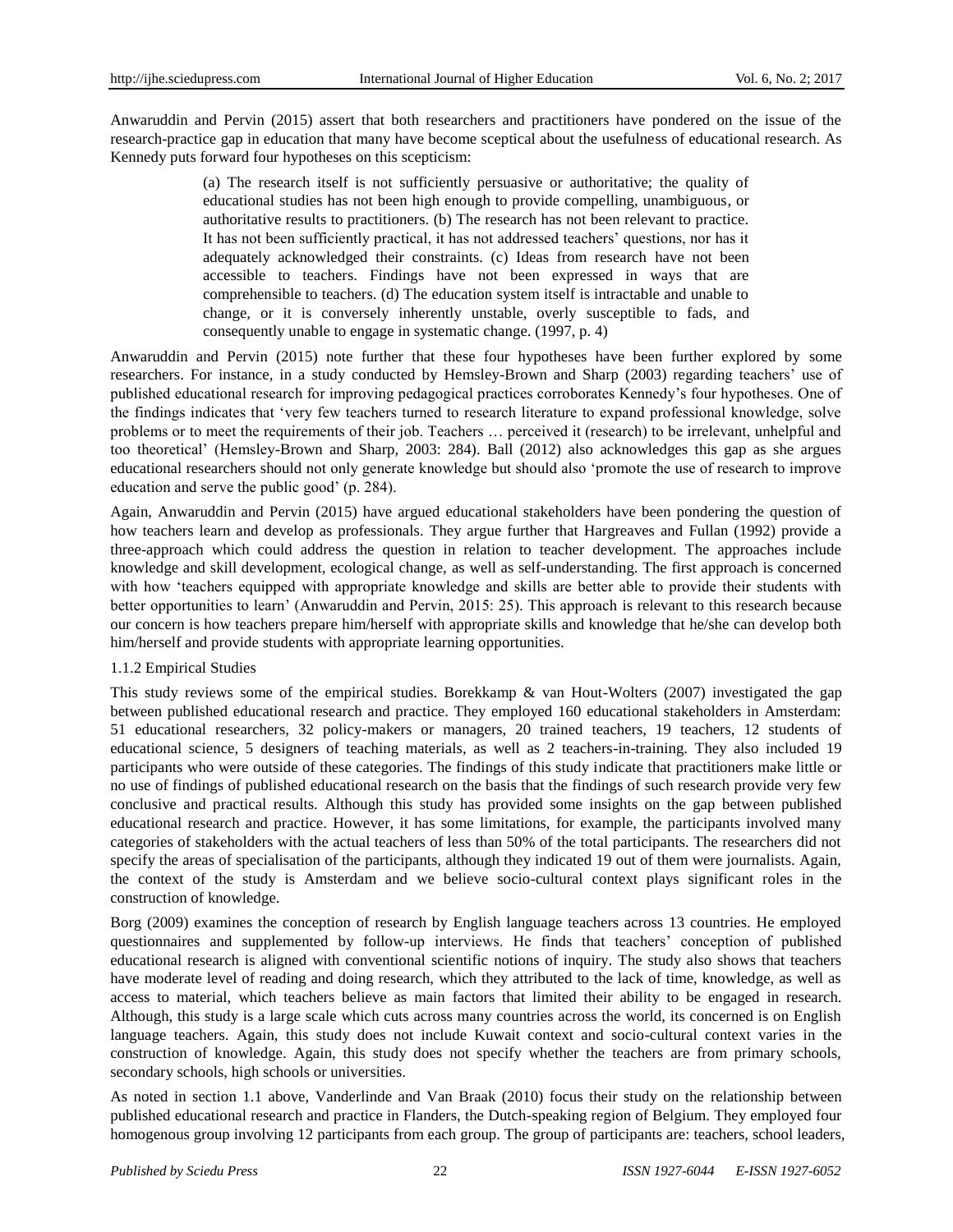researchers and intermediaries. They use a focus group interview with the participants. The results of the study suggest that there is a gap between published educational research and practice; and it is very complex, as well as differentiated phenomenon than commonly assumed. The study advocates establishing 'professional learning communities' or promoting a 'designed-based research' model. However, this study has some limitations, for example, it combined many stakeholders rather than teachers alone. The study is conducted in Belgium not in Kuwait context. Again, it did not specify the areas of specialisation of the teachers.

Anwaruddin and Pervin (2015) investigate English language teachers' engagement with research in Bangladesh context. They employed 40 teachers: 20 at primary schools and the other 20 at high schools. The study also used both questionnaire and in-depth interviews. The findings of this study indicate that there is a lack of teachers' engagement with published educational research regarding their professional development. They recommend the development of individual teachers' capacity-building such as teachers' research literacy. They also advocate development of organisational cultures which could support teachers' engagement with research. Although this study combined both questionnaire and in-depth interviews; however, it is concerned with English language teachers only and the context of the study is Bangladesh.

In another study, Anwaruddin (2016) also focuses his study on the responses of English language teachers to published educational research. Using a wiki-based discussion group, he employed 12 in-service teachers across many countries. The study integrated both a wiki-based board and interview as source of data. The results of this study show that the participants perceive published educational research as both a means of representation, as well as potential obstacle. This research has some limitations, for example, the number of participants across countries are 12 which cannot be generalised or make a representation on a single country. Again, the participants involved only English language teachers. The contexts of the participants did not include Kuwait context.

As noted above, these studies were conducted in several contexts across the globe; however, there is a lack of published educational research in Kuwait context and we believe socio-cultural context varies. Again, most of the previous studies reviewed above and others not mentioned were mostly concerned with the English language teachers alone rather than teachers in general. Furthermore, some of the studies did combine several stakeholders as their participants instead of concentrating more on teachers, who are the critical consumers of the research. Other studies as noted above suggested further studies to gain more insights across different contexts and languages such as Arabic language teachers' engagement with published educational research in Kuwait. As a result of this, the present study seeks to investigate Arabic language teachers' engagement with published educational research in Kuwait's secondary schools. This research is aimed to address the following research questions:

- 1. To what extent do secondary schools Arabic language teachers in Kuwait read published educational research?
- 2. To what extent do secondary schools Arabic language teachers in Kuwait conduct research?
- 3. To what extent do the institutional cultures motivate secondary schools Arabic language teachers in Kuwait to engage with educational research?

#### **2. Methodology**

This study was conducted in Kuwait's secondary schools across six educational regions of the country. The educational regions were: Al asemah, Hawaly, Al Farwanyah, Al jahra, Mubark Al Kabir, and Al Ahmady. Anon-experimental research design was used. The purpose was to gain insight on how teachers use published educational research. Therefore, we used a descriptive research as 'the primary purpose of descriptive research is to provide an accurate description or picture of the status or characteristics of a situation or phenomenon' (Johnson and Christensen, 2008: 377).

As noted above, this study was conducted across six educational regions of Kuwait, it used a quota sampling in selecting participants across these regions. As explained in the preceding sentence that this study used a quota sampling on the basis that in Kuwait's public secondary schools, we have six educational regions as noted above. The rationale for choosing this sample strategy was to have representation of certain characteristics of the wider population (Cohen, Manion, and Morrison, 2013: 114). We approached contacts in a number of Arabic language teachers across these six educational regions who were in a position to invite practising Arabic language teachers to complete the questionnaire. It used a quota sampling participants of 170 across these regions. The questionnaire data were analysed statistically using SPSS.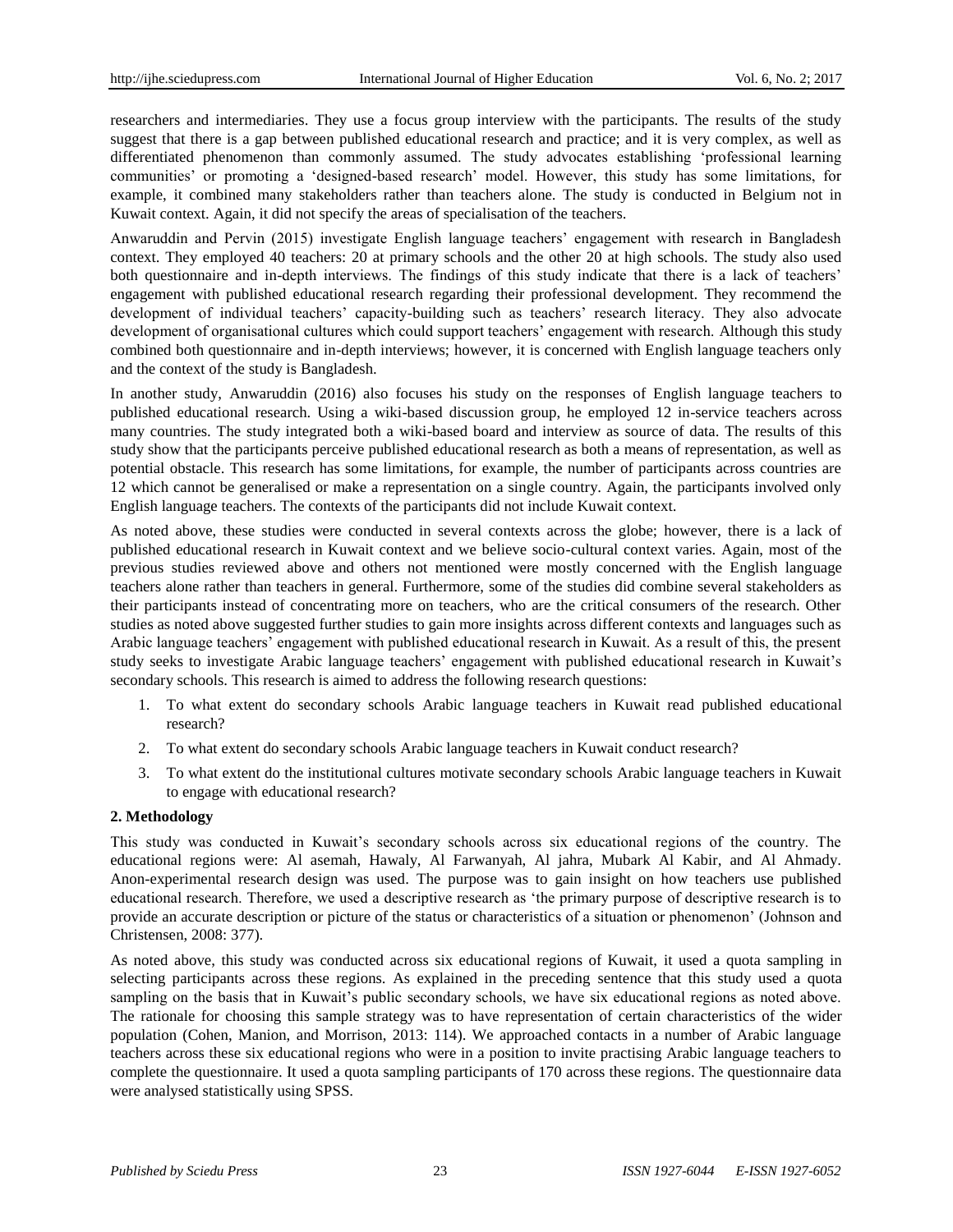# **3. Results and Discussion**

As can be seen in appendix 1 some of the key items on our questionnaire are questions related to the concept of published educational research, Arabic language teachers' engagement with published educational research to enhance their professional development, encouragement from the stakeholders regarding the use of published educational research and available of facilities and resources to implement recommendation of the published educational research. So all the questions asked the respondents to tick appropriate answer. Below are the results of our analysis of the data.

In table 1 below, the results show that 86 per cent of the members of staff have educational qualification of Bachelor degree, while 9 per cent has Master degree and 5 per cent has PhD degree. This indicates that the Arabic language teachers who have lower minimum educational qualification of Bachelor degree represent 86 per cent of the participants. This might have a negative impact regarding their teaching and learning, as well as teachers' professional development on the basis that the curriculum of Bachelor's programme is not largely devoted to research rather is more of theoretical approaches. However, most of the modules of Master's and PhD programmes are addressing issues related to both theoretical, methodological and research approaches. This could have a negative impact on both the students and teachers because the teachers with lower qualification of Bachelor degree who constitute 86 per cent of the respondents might not have appropriate knowledge on how to conduct and use published educational research. However, a chi-square tests is conducted to determine whether there are significant differences among the holders of various qualifications. The chi-square statistic is  $30.8571$ . The p-value is  $< .00001$ . The result is significant at  $p < .05$ . It implies that there are significant differences among the percentages of PhD, MA and Bachelors' degree holders.

|   | Qualification | <b>Number</b><br>participants | of Percentage |
|---|---------------|-------------------------------|---------------|
|   | PhD           | 9                             |               |
|   | MA            | 15                            | Q             |
| 3 | Bachelor      | 146                           | 86            |
|   | <b>Totals</b> | 170                           | <b>100</b>    |

Table 1. Teachers' educational qualifications

The results in table 2 below shows years of working experiences of the participants, as can be seen from the table teachers who are in categories of working experience from 6 to above 21 years constitute 78 per cent of the total number of the participants, implying that majority of the teachers have long years of working experiences. However, the other results below show that the long years of working experience do not show any positive impact in relation to their engagement with published educational research, which could improve their teaching and learning, as well as their professional development.

|  | Table 2. Teachers' working experience |
|--|---------------------------------------|
|  |                                       |

|   | <b>Working experience</b> | <b>Number</b><br>participants | of Percentage |
|---|---------------------------|-------------------------------|---------------|
|   | $1-5$ years               | 37                            | 22            |
| 2 | $6 - 10$                  | 59                            | 35            |
| 3 | $11-20$                   | 55                            | 32            |
| 4 | 21 and above              | 19                            | 11            |
|   | <b>Totals</b>             | 170                           | 100           |

The results of table 3 below indicate the participants' perceptions about the concept of published educational research. The data shows that 38 per cent of the respondents view educational research as an electronic text article. Again, another 38 per cent of the respondents consider published educational research as an educational website; while 14 per cent perceive published educational research as specialist journal article; and 10 per cent views the published educational research as an educational journal article. Following this, only 10 per cent of the respondents have clearly understood what published educational research is and how it could impact on the teachers' professional development, as well as teaching and learning. This indicates that 90 per cent of the respondents do not have an overview of what published educational research is all about, because 76 per cent of the respondents view published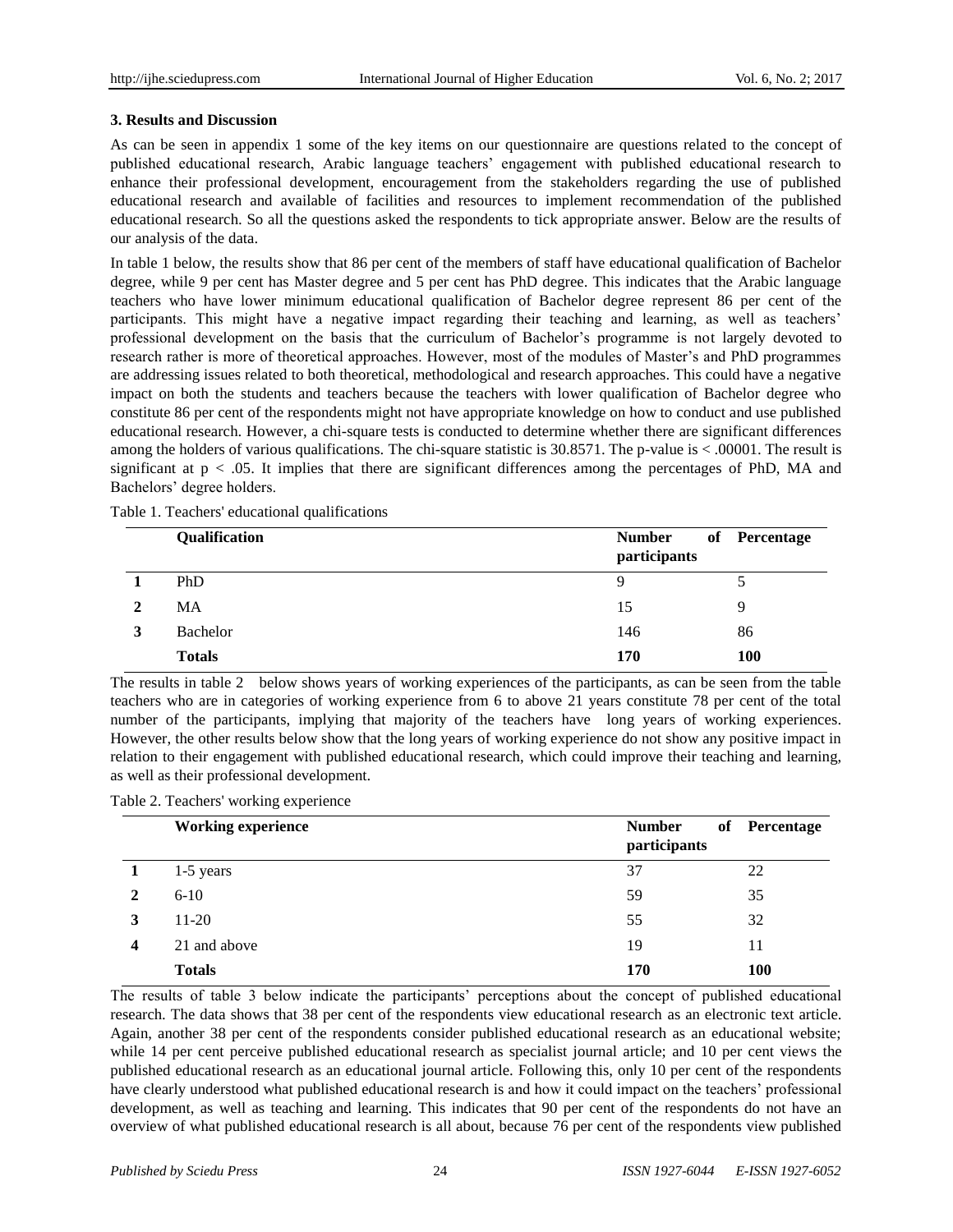educational research either any electronic text or any educational website. Again, a chi-square test is administered. The chi-square statistic is 19.2. The *p*-value is .000012. The result is significant at  $p < .05$ , implying that there are significant differences between the two groups of percentages: 90% and 10%. This could have a negative impact on their professional development because they do not under what published educational research is. It could be possible this misunderstanding of the concept of published educational research can be attributed to the low-level of educational qualification of the respondents. Since we argue above that the Bachelor degree programme is mostly dealing with proposition rather than research unlike the postgraduate programmes which are mostly dealing with in-depth research, methodology, as well as theoretical approaches.

The next question in the questionnaire as can be seen in appendix 1 asked the respondents whether they have been publishing educational research. Their responses show that 94 per cent of the respondents have not been publishing any educational research. The chi-square statistics is 27.9231. The p-value is <.00001. The result is significant at p<.05, implying that there are significant differences between the two groups: 94% and 6%. It might be possible the higher percentage of the participants who do not publish educational research could also be attributed to the low-level of educational qualification as noted above. It could also be possible that there is a lack of encouragement from the educational stakeholders regarding conducting, as well as publishing research.

Table 3. Arabic language teachers' perceptions about published educational research

|   |                             | <b>Number</b><br>participants | Percentage<br>of |  |
|---|-----------------------------|-------------------------------|------------------|--|
|   | Electronic text article     | 64                            | 38               |  |
|   | Educational website         | 65                            | 38               |  |
|   | Specialist journal article  | 23                            | 14               |  |
| 4 | Educational journal article | 18                            | 10               |  |
|   | <b>Totals</b>               | 170                           | 100              |  |

The next question asks the respondents whether they are reading published educational research. The results as can be seen in table four below indicates that 88 per cent said that they are not reading published educational research; whereas only 12 per cent shows that they have been reading published educational research. The chi-square statistic is 16.0742. The p-value is .000061. The result is significant at  $p < .05$ . Again, it indicates that there are significant differences between the two groups: 88% and 12%. This question prompted a series of check list questions as can be seen in table five below.

Table 4. Do you read published educational research?

|               | <b>Number</b><br>participants | of Percentage |
|---------------|-------------------------------|---------------|
| Yes           | 21                            |               |
| No            | 149                           | 88            |
| <b>Totals</b> | 170                           | 100           |

The results in table five below indicate a number of reasons that Arabic language teachers' are not reading published educational research. For example, 12 per cent of the participants show that they do not have enough time to read the research. It might be possible the teachers have a lot of work load, which could not allow them to read and analyse the research and to see how relevant is to their context. It could also possible that their peers are not reading published educational research and they also feel that there is no need to read as in the case of Borg's (2009) findings. Again, 15 per cent of the respondents believe that the published educational research is not relevant to their practical teaching. In other words, the findings of research do not provide practical teaching implications. This view is in consonant with Anwaruddin and Pervin (2015) view who argue that researchers do not attend to the needs of educational practitioners. For example, they construct research questions, as well as designing research methodology without due consultation with practitioners. Again, it confirms the assertion of Vanderlinde and Van Braak (2010) who have argued there a gap between a research-based knowledge, which usually published in scientific journals and a pedagogical knowledge, which teachers use in the classroom for their day-to-day teaching. Again, it also confirms the findings of Borekkamp & van Hout-Wolters (2007) which indicate that practitioners make little or no use of findings of published educational research on the basis that the findings of such research provide very few conclusive and practical results. It is also in consonant with findings of some scholars who argue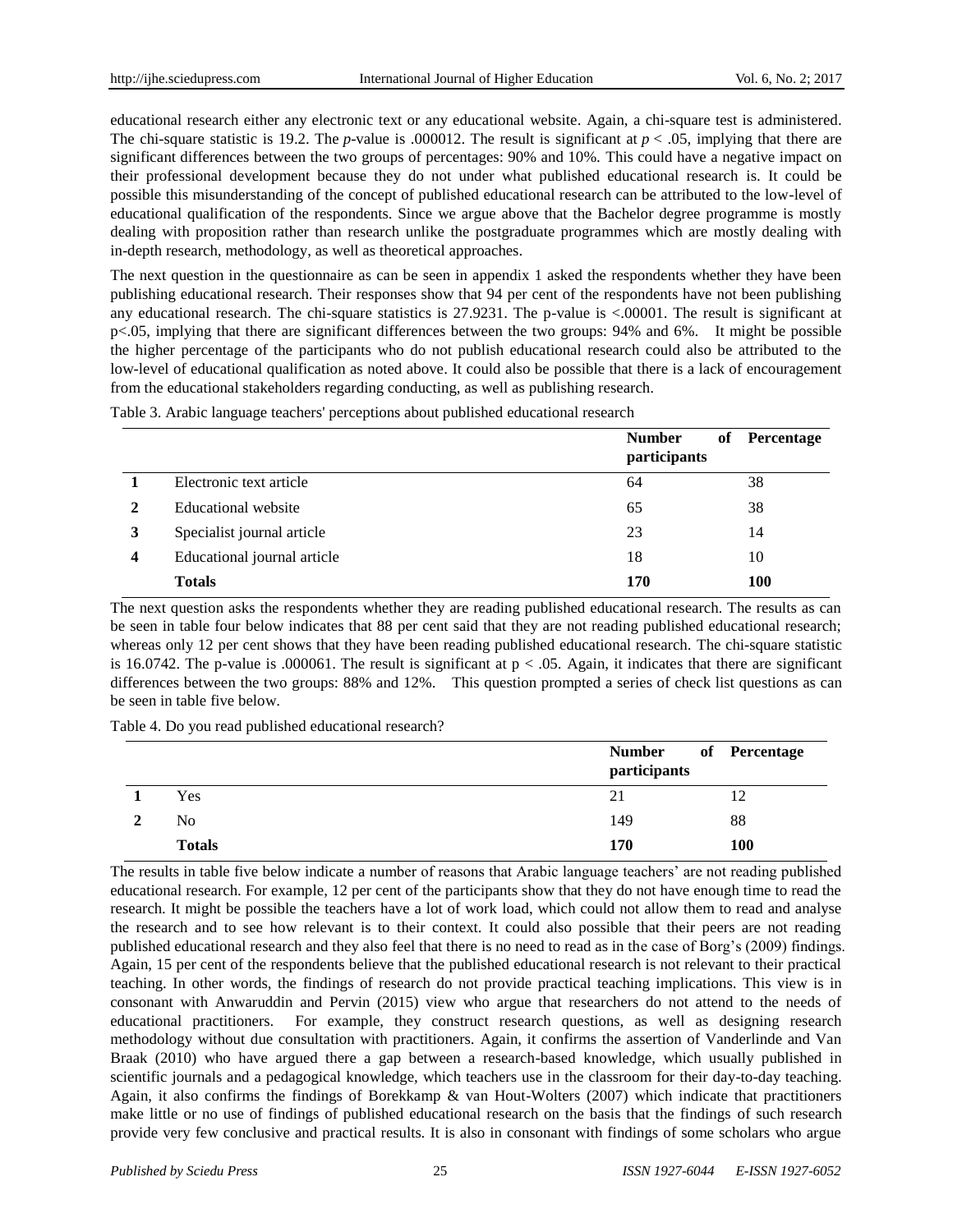that the research evidence use within the teaching profession has been very scanty (Nelson & O'Beirne, 2014 and Levin, 2013).

The results also show that 36 per cent of the respondents' reason was lack of support from their schools. As stated above, this study is quantitative rather than a mixed-methods or qualitative which could have afforded us with more explanations and insights of the kind of supports that they have not been given. However, this reason could be explored more in the subsequent section. The last reason in the table is to do with lack of the management to acknowledge the effort of the participants who may have demonstrated commitment in reading published educational research. These respondents account for 37 per cent of the total respondents. It indicates that 73 per cent of the respondents' reasons are related to lack of support and acknowledgement from the schools, which we explore more in the subsequent section. The chi-square statistic is 4.1342. The p-value is .042026. The result is significant at p  $< .05$ . Again, the results of the chi-square test show that there are significant differences between the two groups:  $73\%$ and 27%.

Table 5. Reasons for not reading published educational research

|                  |                                                     | <b>Number</b><br>of<br>participants | Percentage |
|------------------|-----------------------------------------------------|-------------------------------------|------------|
|                  | No time                                             | 21                                  | 12         |
| 2                | Not related to my practical teaching                | 26                                  | 15         |
|                  | There is a lack of support from my school           | 61                                  | 36         |
| $\boldsymbol{4}$ | My management does not acknowledge teachers' effort | 62                                  | 37         |
|                  | <b>Totals</b>                                       | 170                                 | 100        |

The results in table 6 below show reasons that the Arabic language teachers are not engaging with published educational research. For example, 12 per cent of the respondents believe that there is a lack of facilities which could enable them to implement the findings and recommendations of the published educational research. This indicates that even if teachers want to implement the findings of a study, they are confronting with difficulties of getting appropriate facilities to implement the findings. This corroborates Borg's (2009) findings that teachers have moderate level of reading and doing research, which they attribute to the lack of time, knowledge, as well as access to material, which teachers believe as main factors that limit their ability to be engaged in research. Again, it also indicates that 35 per cent of the respondents are of the opinion that there is a lack of encouragement from the management of the schools. This also corroborates Anwaruddin and Pervin (2015) findings that 90 per cent of their respondents attribute non-engagement with published educational research on the poor attitude of the management of institutions to encourage the teachers. As noted in table 5 above on the lack of acknowledgement of teachers' effort by the management regarding reading published educational research, here we explore similar question in relation to the reasons for not engaging with published educational research. The results show that 12 per cent of the respondents are still believe that lack of the acknowledgement by the management of their schools make them reluctant to engage with published educational research. It could be possible that whether a teacher engages or not engages with published educational research such teacher will be promoted to the next level. For example, in some universities a lecturer could only be promoted if he/she publishes certain number of research in reputable journals. It might be possible when teachers engage with published educational research, the management of the institution does not consider it for promotion neither they give them any letter of commendation.

The last question in table 6 below asks whether teachers are getting support in relation to their engagement with published educational research as can be seen in the table, 41 per cent believe that teachers are not getting support. The chi-square statistic is 0.5524. The p-value is .457327. The result is not significant at  $p < 0.05$  t shows that there are insignificant differences between the two groups: 41% and 59%. Although this study is quantitative rather than qualitative, which could have afforded us with more insights of the kinds of support. It could be possible the lack of support might be in relation to financial which would assist the teachers to engage with the published educational research. It could also be possible the lack of support is to do with a provision of materials to engage with the published educational research.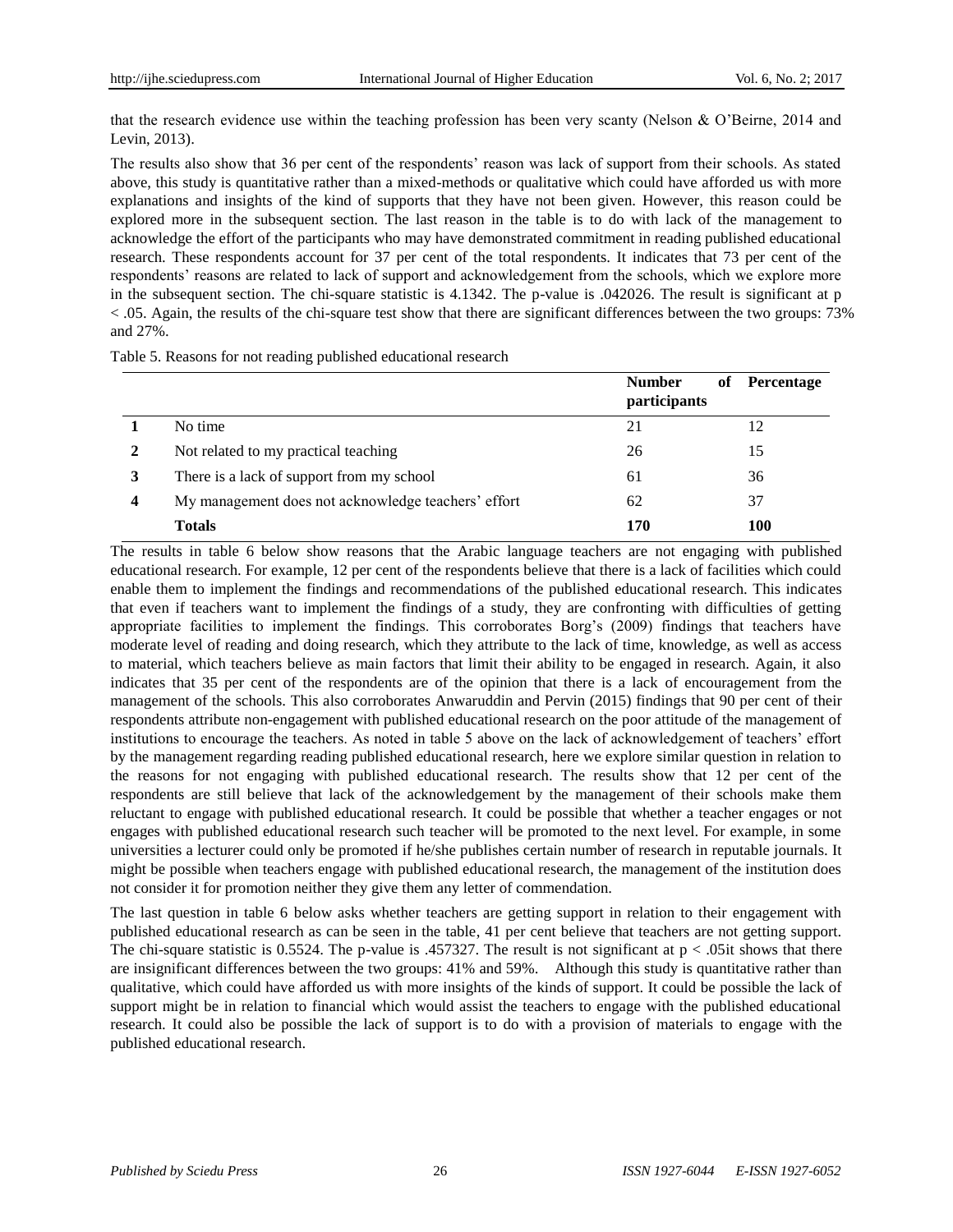#### Table 6. Reasons for not engaging with published educational research

|                                                         | <b>Number</b><br>participants | of Percentage |
|---------------------------------------------------------|-------------------------------|---------------|
| Lack of facilities to implement the findings            | 20                            | 12            |
| Lack of encouragement from the management of the school | 60                            | 35            |
| Lack of acknowledgement                                 | 20                            | 12            |
| Lack of support                                         | 70                            | 41            |
| <b>Totals</b>                                           | 170                           | 100           |

#### **4. Implications for Teachers' Professional Development**

As the results shown various reasons that teachers do not read and engage with published educational research, which corroborate many studies conducted across the globe in relation to the relevant of published educational research to teachers' professional development. Following our findings, we strongly recommend that there should be raising of awareness of the teachers on the importance of published educational research because our results show that a significant number of respondents do not know what is published educational research. Again, the result also indicates that 86 per cent of the respondents have Bachelor degree certificate which the content of the modules of Bachelor degree is not on research-base, as such they might have low level understanding of research, as well as how to engage with it. Thus, raising of awareness of the teachers is very important. This could assist in improving their professional development.

Again, Hargreaves (1996) argues that teaching profession should become 'an evidence-based profession if educational researchers were made more accountable'. Hemsley-Brown and Sharp (2003:449) have also argued that 'this could be achieved through a coordinated approach to research', such research would focus on pedagogical implications. For Borg (2010: 410) 'teachers should be critical consumers of educational research, using it to inform their instructional decisions'. Following this, researchers should take into cognisance the important roles that teachers could play in the implementation of the findings of the research since they are the critical consumers of the findings of the research.

We also suggest the development of individual teachers' capacity-building such as teachers' research literacy. This could probably assist teachers to develop their reading and writing, as well as engaging with published educational research. Again, we advocate the development of an institutional committee which could support teachers' engagement with research. This could be possible in many ways. For example, institution could establish a research committee which would encourage, support, and acknowledge the roles of members of staff in relation to their engagement with published educational research. It could also be in a form of financial incentives or a letter of commendation for members of staff who are engaging with published educational research. This might help in developing teachers' professional development in relation to their engagement with published educational research.

# **5. Conclusion**

In conclusion, as noted many scholars have argued that there is a gap between published educational research and research and practice in the field of education (Anwaruddin and Pervin, 2015; Anwaruddin, 2013; Hargreaves; Hemsley-Brown and Sharp; 2003; Ball, 2012; and Vanderlinde and Van Braak, 2010). This study also corroborates the previous findings as shown above. We recommend a number of approaches which could improve the teachers' professional development in relation to their engagement with published educational research. For example, raising of awareness of teachers of the importance of published educational research on their professional development. Researchers should take into cognisance of teachers' roles in implementing findings of their research, through seeking their opinions in relation to the teaching implications of the findings. We also advocate organisational cultures which could support teachers' engagement with published educational research.

However, this study has some limitations, one of its limitations is to do with inability to explore and gain more insights from the participants through conducting interviews which could have afforded us with more explanations of their lack of engagement with published educational research. Again, this study is relatively involved a few number of participants, which we could not make a general conclusion regarding Arabic language teachers' engagement with published educational research in Kuwait's secondary schools.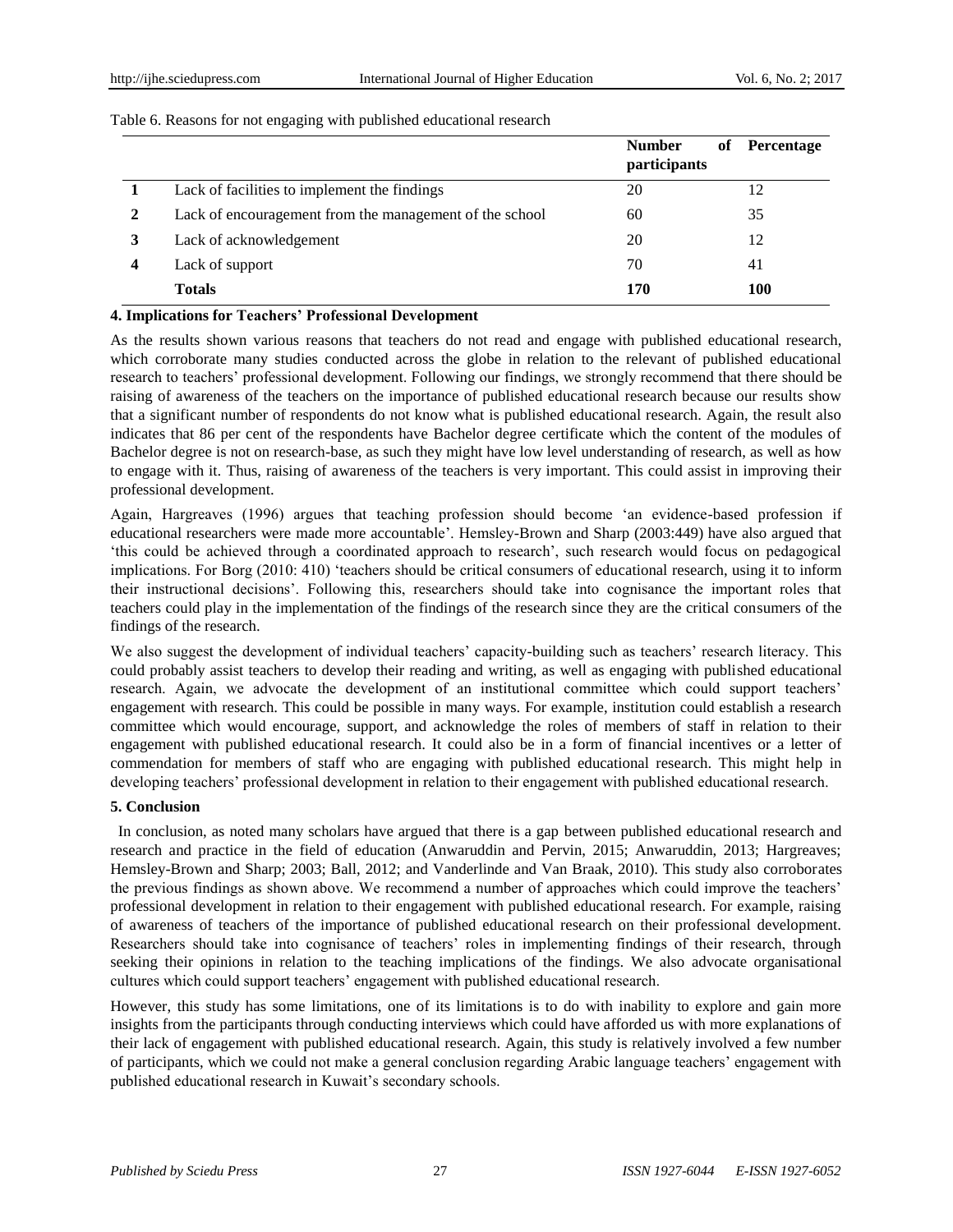We recommend further study which will integrate both quantitative and qualitative approaches, as well as involving more participants across the country in order to get a broader picture of Arabic language teachers' engagement with published educational research.

#### **Acknowledgement**

We would like to thank all the participants of this study for their great contributions in relation to the successful conduct of this research.

#### **References**

- Anwaruddin, S.M. (2016). Language teachers' responses to educational research: addressing the 'crisis' of representation. *International Journal of Research & Method in Education, 39*(3), 314-328. https://doi.org/10.1080/1743727X.2016.1166485
- Anwaruddin, S.M. and Pervin, N. (2015). English-language teachers' engagement with research: findings from Bangladesh. *Professional Development in Education, 41*(1), 21-39. https://doi.org/10.1080/19415257.2013.861860
- Ball, A.F. (2012). To know is not enough knowledge, power, and the zone of generativity. *Educational Researcher, 41*(8), 283-293. https://doi.org/10.3102/0013189X12465334
- Bates, R. (2002). The impact of educational research: Alternative methodologies and conclusions\*. *Research Papers in Education Policy and Practice, 17*(4), 403-408. https://doi.org/10.1080/0267152022000031379
- Biesta, G. (2007). Why "what works" won't work: Evidence based practice and the democratic deficit in educational research. *Educational theory, 57*(1), 1-22. https://doi.org/10.1111/j.1741-5446.2006.00241.x
- Biesta, G.J. (2010). Why 'what works' still won't work: From evidence-based education to value-based education. *Studies in Philosophy and Education, 29*(5), 491-503. https://doi.org/10.1007/s11217-010-9191-x
- Bolam, R. (1994). The impact of research on policy and practice in continuing professional development. *Journal of In-Service Education, 20*(1), 35-46. https://doi.org/10.1080/0305763940200104
- Borg, S. (2009). English Language Teachers' Conceptions of Research. *Applied Linguistics, 30*(3), 358-388. https://doi.org/10.1093/applin/amp007
- Borg, S. (2010). Language teacher research engagement. *Language Teaching, 43*(4), 391-429. https://doi.org/10.1093/applin/amp007
- Broekkamp, H. and van Hout-Wolters, B. (2007). The gap between educational research and practice: A literature review, symposium, and questionnaire. *Educational Research and Evaluation, 13*(3), 203-220. https://doi.org/10.1080/13803610701626127
- Cain, T. (2015). Teachers' engagement with published research: addressing the knowledge problem. *The Curriculum Journal, 26*(3), 488-509. https://doi.org/10.1080/09585176.2015.1020820
- Cohen, L. et al. (2013). *Research methods in education.* London: Routledge.
- Furlong, J. 2004. BERA at 30. Have we come of age? *British Educational Research Journal, 33*(3), 343-358. https://doi.org/10.1080/01411920410001689670
- Hammersley, M. (1997). Educational research and teaching: a response to David Hargreaves' TTA lecture. *British Educational Research Journal, 23*(2), 141-161. https://doi.org/10.1080/0141192970230203
- Hargreaves, A. and Fullan, M.G. (1992). *Introduction.* New York Teachers College Press.
- Hargreaves, D.H. (1996). *Teaching as a research-based profession: possibilities and prospects.* Teacher Training Agency London.
- Hemsley-Brown, J. and Sharp, C. (2003). The Use of Research to Improve Professional Practice: a systematic review of the literature. *Oxford Review of Education, 29*(4), 449-471. https://doi.org/10.1080/0305498032000153025
- Johnson, B. and Christensen, L. (2008). *Educational research: Quantitative, qualitative, and mixed approaches.* Thousand Oaks, Calif, Sage.
- Kennedy, M.M. (1997). The connection between research and practice. *Educational researcher, 26*(7), 4-12. https://doi.org/10.3102/0013189X026007004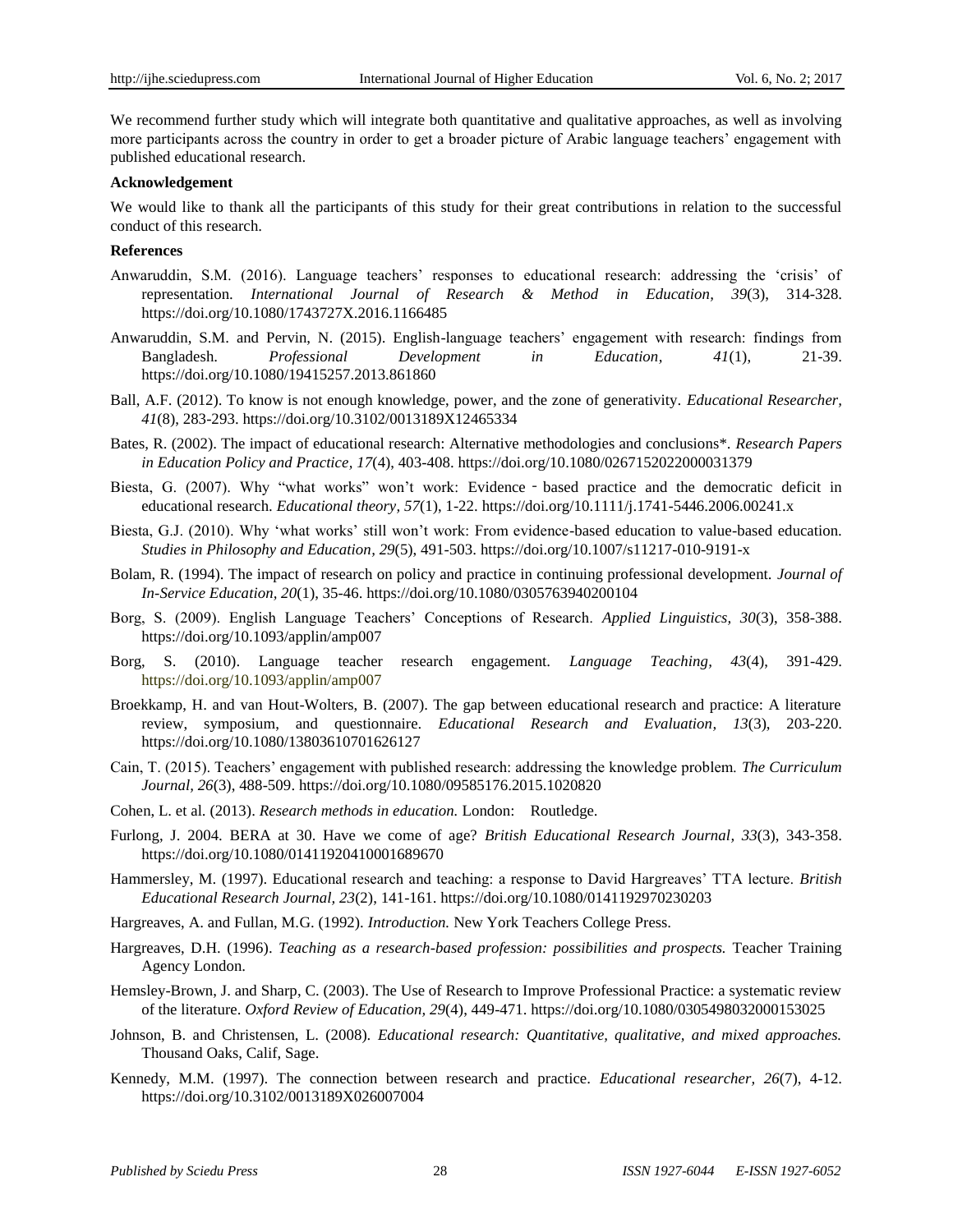- Levin, B. (2013). To know is not enough: research knowledge and its use. *Review of education, 1*(1), 2-31. https://doi.org/10.1002/rev3.3001
- McIntyre, D. (2005). Bridging the gap between research and practice. *Cambridge Journal of Education, 35*(3), 357-382. https://doi.org/10.1080/03057640500319065

Monette, D.R. et al. (2013). *Applied social research: A tool for the human services.* Cengage Learning.

- Morrison, K. 2001. Randomised controlled trials for evidence-based education: some problems in judging'what works'. *Evaluation & Research in Education, 15*(2), 69-83. https://doi.org/10.1080/09500790108666984
- Nutley, S. et al. (2003). From knowing to doing a framework for understanding the evidence-into-practice agenda. *Evaluation, 9*(2), 125-148. https://doi.org/10.1177/1356389003009002002
- Sharples, J. (2013). Evidence for the Frontline. *London: Alliance for Useful Evidence.*
- Slavin, R.E. (2002). Evidence-based education policies: Transforming educational practice and research. *Educational researcher, 31*(7), 15-21. https://doi.org/10.3102/0013189X031007015
- Tavakoli, P. and Howard, M.J. (2012). Teaching English to speakers of other languages teachers' views on the relationship between research and practice. *European journal of teacher education, 35*(2), 229-242. https://doi.org/10.1080/02619768.2011.643398
- Torgerson, C.J. and Torgerson, D.J. (2001). The need for randomised controlled trials in educational research. *British Journal of Educational Studies, 49*(3), 316-328. https://doi.org/10.1111/1467-8527.t01-1-00178
- Vanderlinde, R. and van Braak, J. 2010. The gap between educational research and practice: Views of teachers, school leaders, intermediaries and researchers. *British Educational Research Journal, 36*(2), pp.299-316. https://doi.org/10.1080/01411920902919257
- Wikeley, F. 1998. Dissemination of research as a tool for school improvement? *School Leadership & Management, 18*(1), 59-73. https://doi.org/10.1080/13632439869772